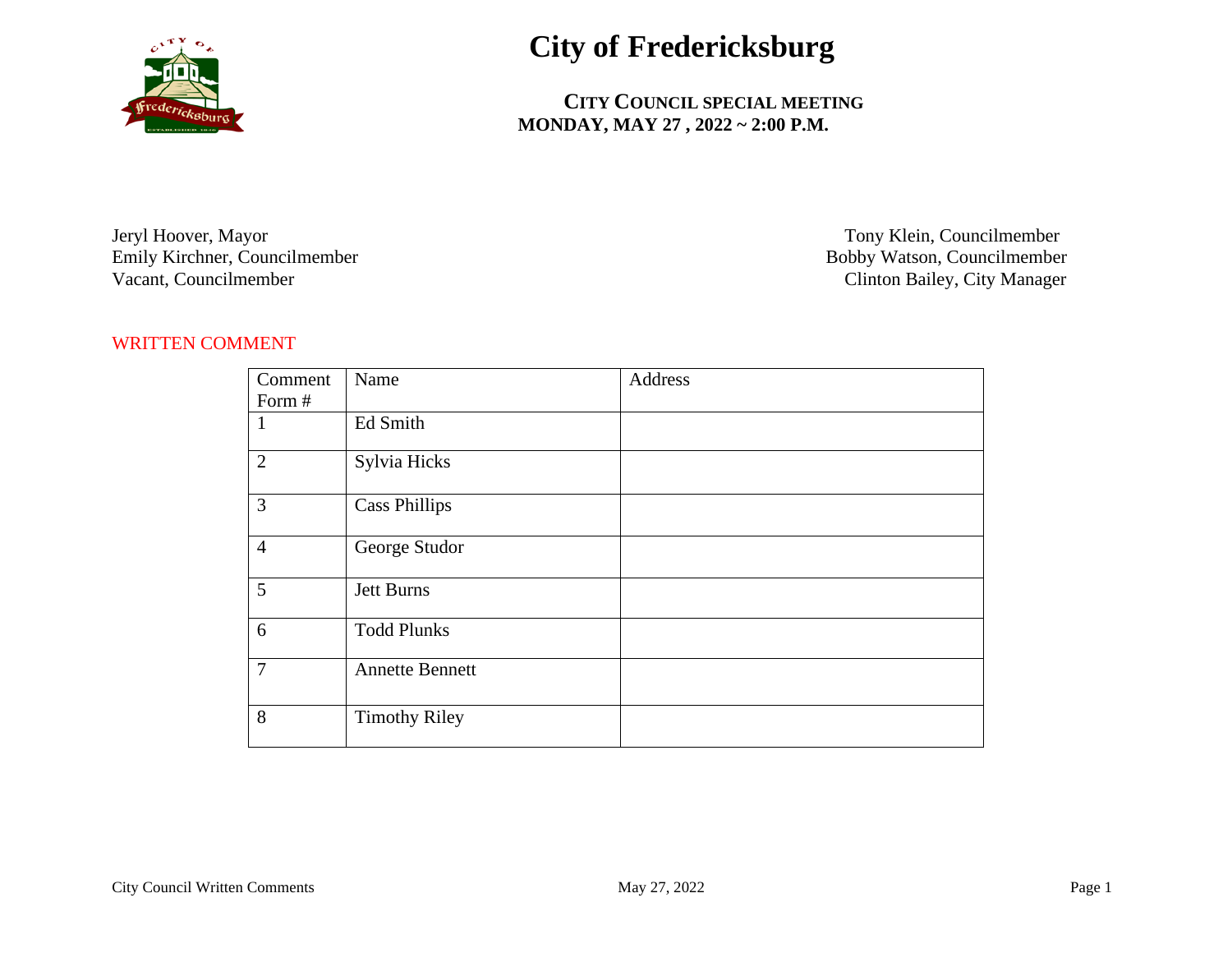| <b>Ed Smith</b>                  |
|----------------------------------|
| <b>Citizen Comments</b>          |
| Council vacancy                  |
| Tuesday, May 24, 2022 3:52:03 PM |
|                                  |

The public has spoken with three conservative people being elected to the council and mayoral posts. James McDonald is the clear choice to fill the vacant seat. Ed Smith

Sent from **Mail** for Windows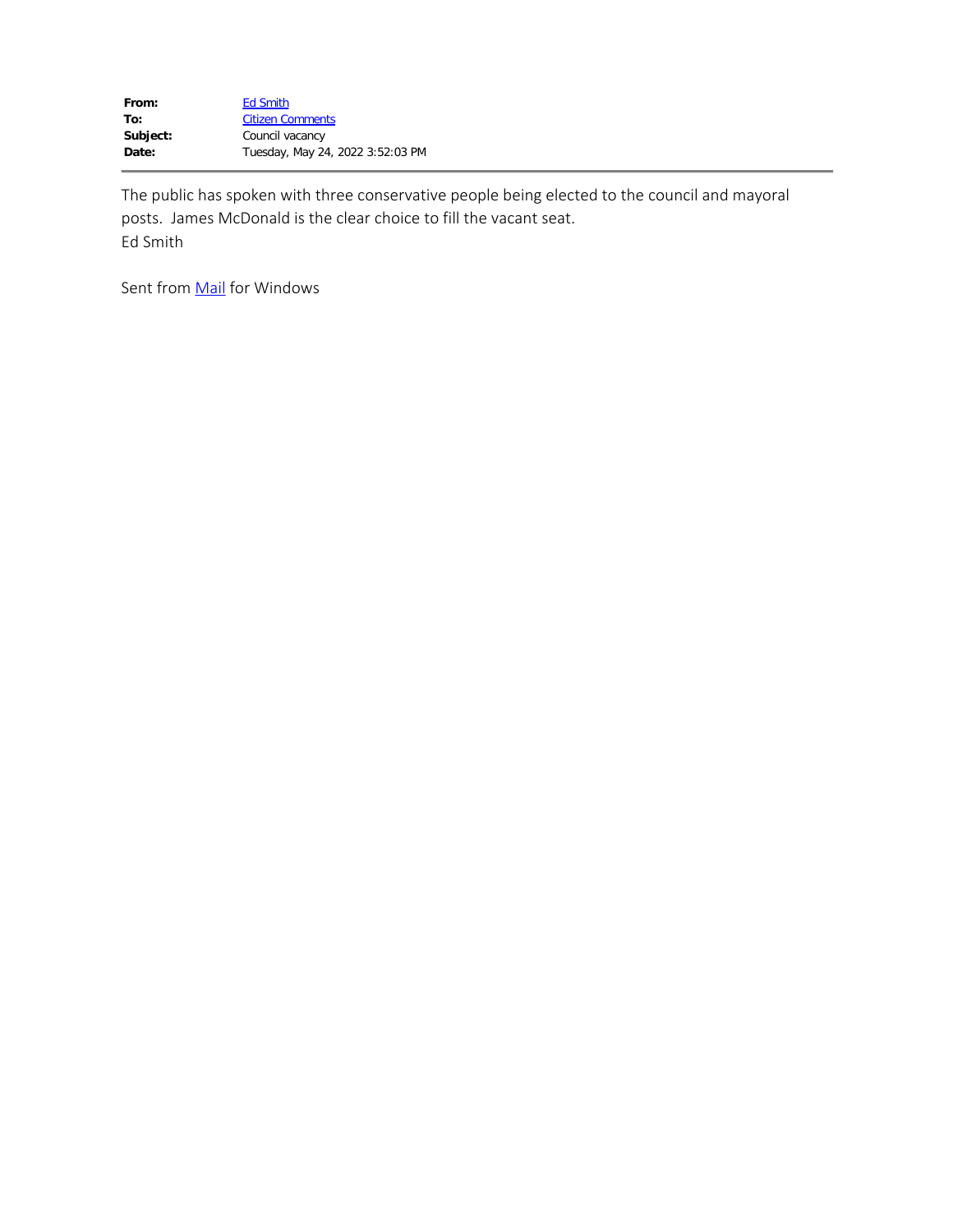| From:    | <b>Sylvia Hicks</b>                                   |
|----------|-------------------------------------------------------|
| To:      | <b>Citizen Comments</b>                               |
| Subject: | Comment for Special City Council Meeting May 27, 2022 |
| Date:    | Thursday, May 26, 2022 5:39:35 PM                     |

I urge the mayor and city council to choose JAMES MCDONALD to replace Kathy O'Neil's city council seat. It has been stated that the council is attentive to the people's voice and I am adding my voice to Citizen Comments. I vote JAMES MCDONALD for city council. He was next in line with the people's vote on election day.

Sylvia Hicks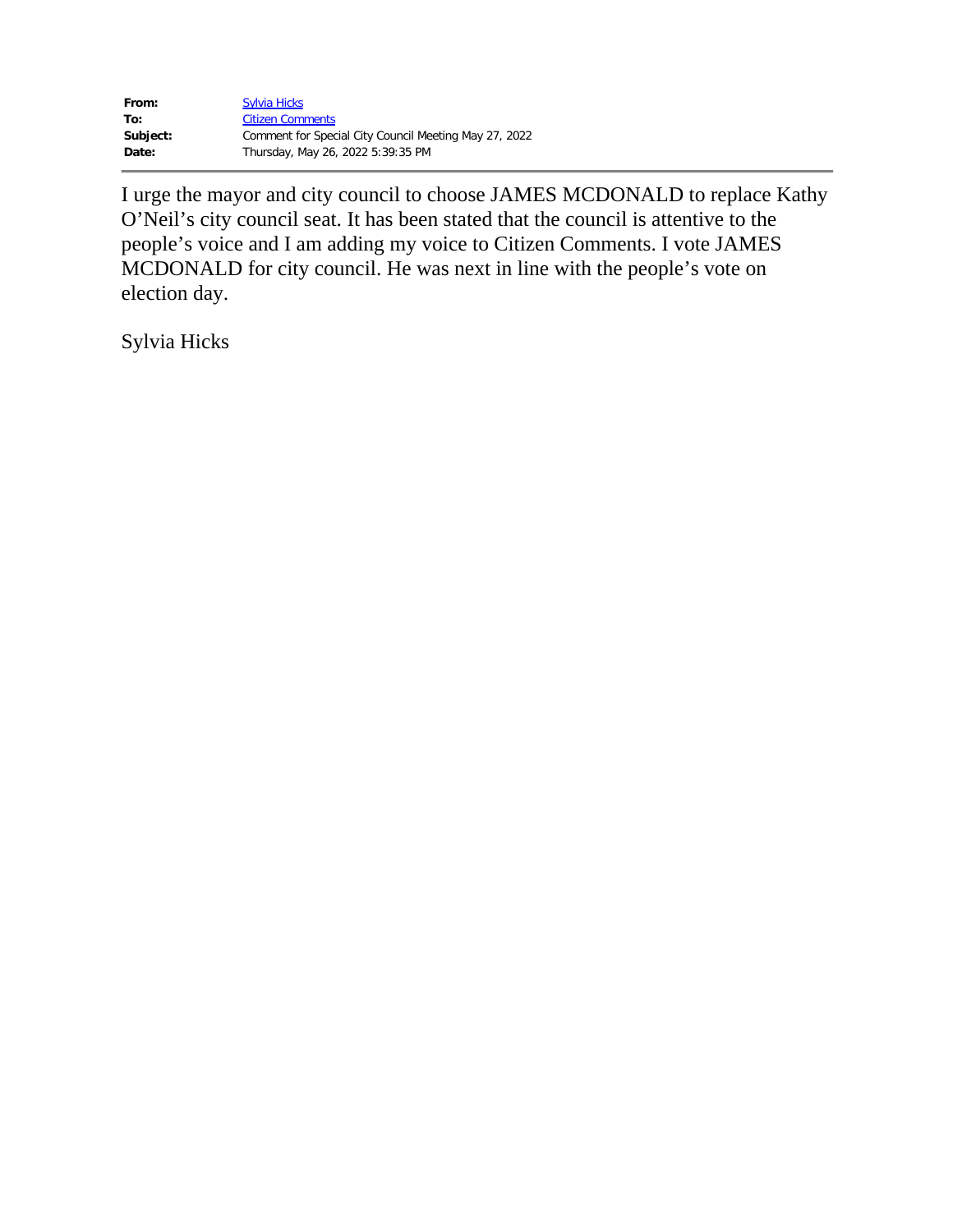| From:    | <b>Cass Phillips</b>              |
|----------|-----------------------------------|
| To:      | <b>Citizen Comments</b>           |
| Subject: | Board replacement                 |
| Date:    | Thursday, May 26, 2022 9:43:25 PM |

To whom it may concern, we would like to suggest that James McDonald be added to the board in Kathy ONiells place. He is well qualified and had the next highest number of votes in the recent elections. Thank you for your time and service.

Sincerely, Cass and Cindy Phillips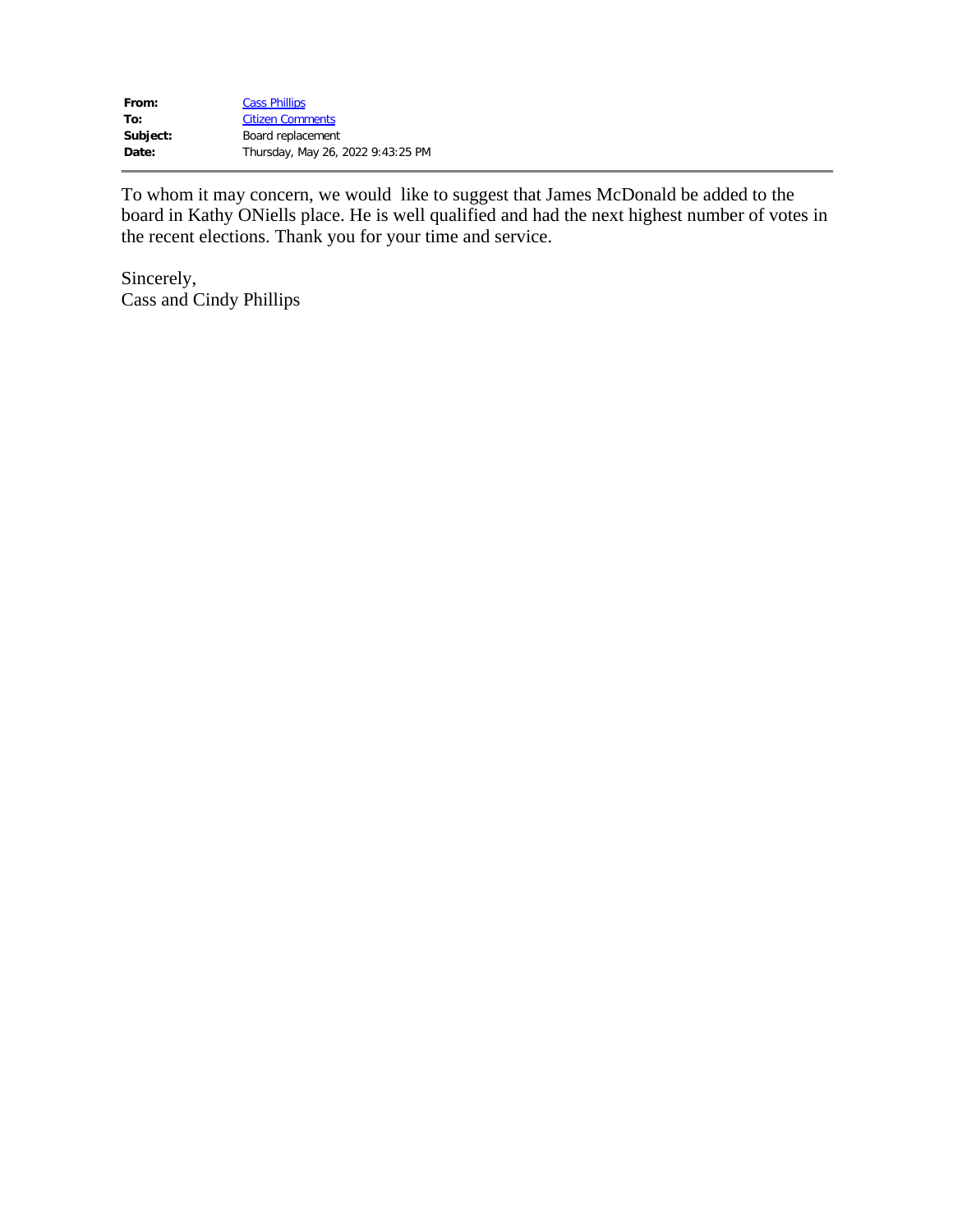| From:    | <b>George Studor</b>                                |
|----------|-----------------------------------------------------|
| To:      | <b>Citizen Comments</b>                             |
| Subject: | Fwd: Select the new councilmember based on the Vote |
| Date:    | Friday, May 27, 2022 9:04:36 AM                     |

I am writing to implore you to fill the new vacancy in the Fredericksburg city council seat based on the May 7th election results. I believe you have 30 days to fill the vacancy after Kathy O'Neill's unanticipated resignation on May 9th, but there should be little deliberation as to what to do. I believe you should **make your choice based on "our" (the voters) voice. There is no doubt that the voters have declared James McDonald as 3rd councilmember with their vote.** James McDonald clearly received the 3rd most votes(773) for city councilmember. This much greater than the 600 votes which would have given him an absolute majority(over 50%) in an average election over the past 22 years. Besides the vote itself, his competency and support was demonstrated by his endorsement by both the Gillespie County Republican Party and the Fredericksburg Tea Party. The winners of this election promised **more transparency** and more **action based on the voice of the citizens**. **Keep the integrity of your promises from the start** and choose James McDonald to fill this council vacancy. Whatever challenges you think you might have working with him based on what and how he said as a candidate, I think they will be much smaller if/when he becomes an accepted member of the council and pale in comparison to the thought and effort he will contribute based on his past history.

George Studor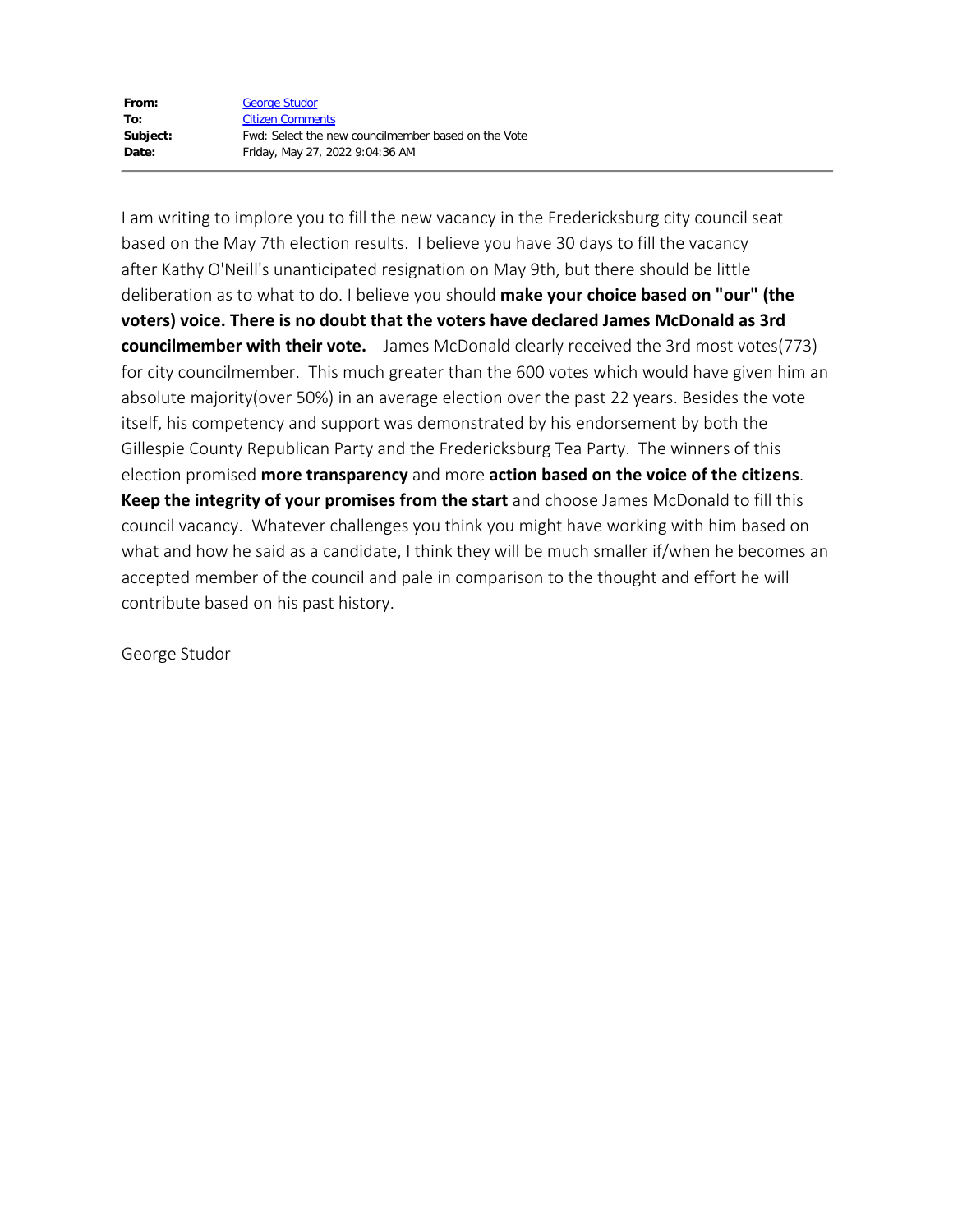Hello,

This written comment is for the special city council meeting on Fri May 27, 2022:

Dear Fredericksburg City Council,

My name is Jett Burns, I live in Gillespie county outside the city. My family does business in town.

I want to voice my personal support for James McDonald to be the next city councilmember for Fredericksburg to fill the current vacated seat.

I am writing to implore you to fill the new vacancy in the Fredericksburg city council seat based on the May 7th election results. I believe you have 30 days to fill the vacancy after Kathy O'Neill's unanticipated resignation on May 9th, but there should be little deliberation as to what to do.

I believe you should make your choice based on our voice. There is no doubt that the voters have declared James McDonald as 3rd council member with their vote. James McDonald clearly received the 3rd most votes (773) for city councilmember.

This is much greater than the 600 votes which would have given him an absolute majority (over 50%) in an average election over the past 22 years. The winners of this election promised more transparency and more action based on the voice of the citizens. Please keep the integrity of your promises from the start and choose James McDonald to fill this council vacancy.

Thank you,

~ Jett Burns

Sent with **Proton Mail** secure email.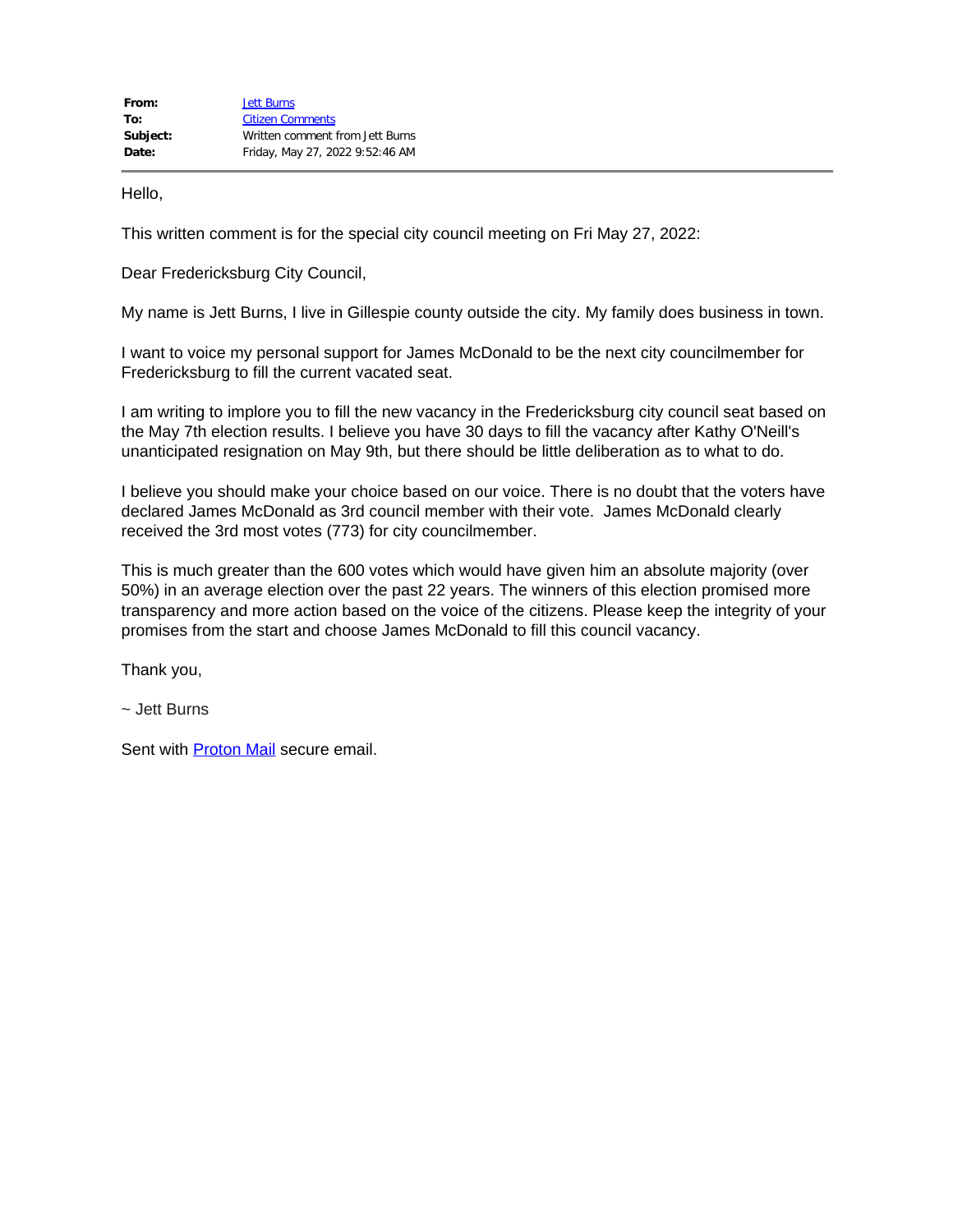| Thursday, May 26, 2022 7:13:38 PM |
|-----------------------------------|
|                                   |

To Mayor Hoover and fellow council members,

I'm writing to express my concern for the upcoming appointment for a new city council member following the abrupt resignation of council member O'Neill.

In light of the recent election, I strongly encourage you to appoint one of the two qualified candidates that showed the willingness, desire, and commitment to run for this office in the first place. James McDonald and Tom Musselman should be the only two candidates considered for this appointment.

Given the results from the current election, I would urge you to appoint James McDonald to this office. Not only did he receive the next highest vote total from the recent citizen vote, but he has also demonstrated a willingness to serve this city.

I would urge you to not look elsewhere for candidates or to find a more convenient person to appoint, who did not originally seek this office through the proper election process.

Thank you for your time,

Todd Plunk City resident & property owner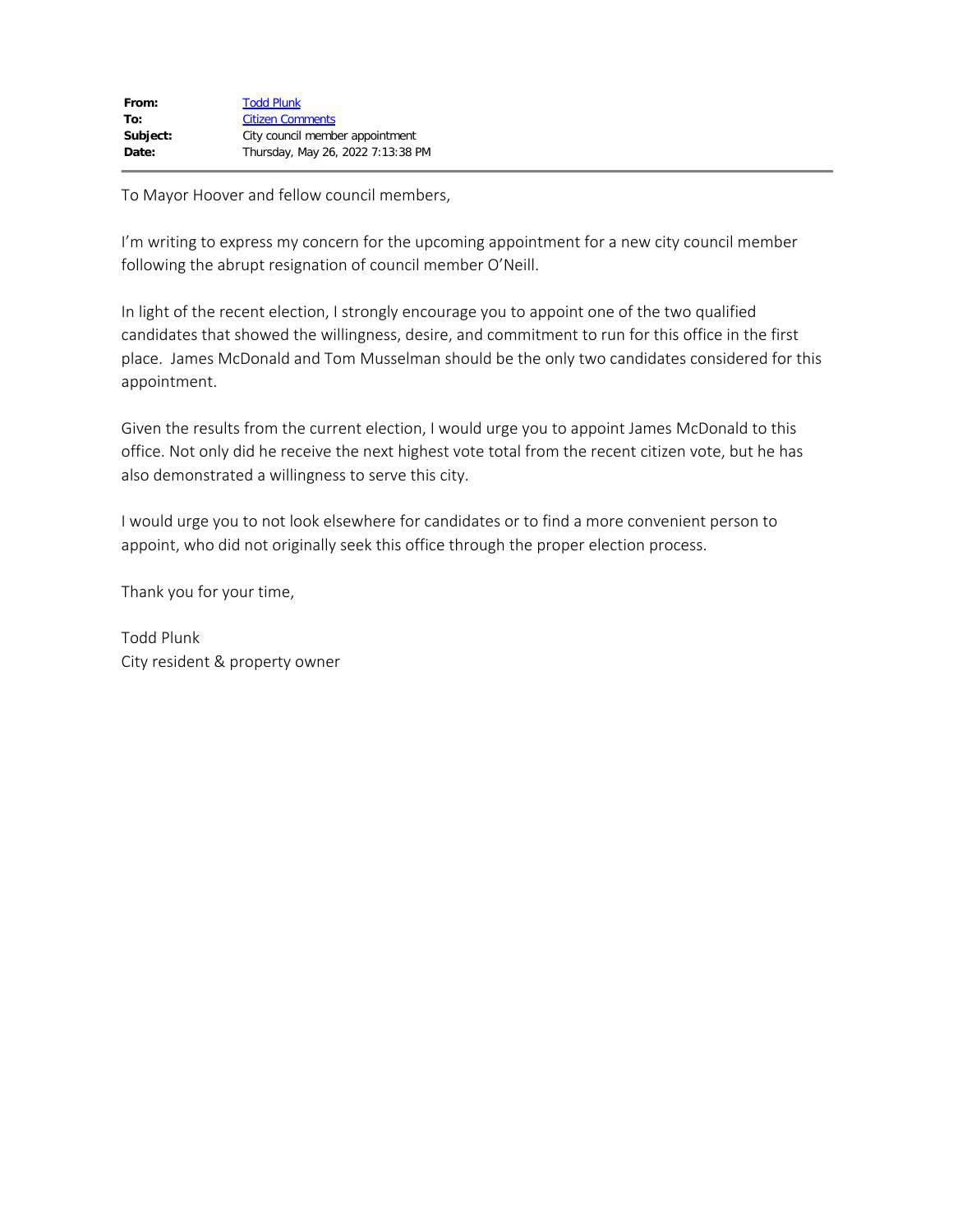We believe with that the election of a new mayor and two new city council members the residents has sent a clear signal that public trust of their previous representatives was at a low point. We hope that the new members will demonstrate their commitment to honoring the views of the people they represent. The first step in this demonstration would be the selection of a person to complete the term of Kathy O'Neil.

We would like to propose the selection of James McDonald as an appropriate and logical choice for the following reasons:

- 1. James has already garnered public support in the recent election by capturing the most votes (following the first and second place winners) of the people to whom the council is called to represent.
- 2. He has shown an interest and commitment in serving the community to the point of putting forth personal time, effort and resources to run a campaign in the last election.
- 3. For many years, he has been actively involved in working with the city staff, council and people of the community by contributing valuable insights, solutions, knowledge, expertise from a wealth of experience, particularly in management and running successful businesses.
- 4. James understands that city council represents the people, not the government
- 5. He has led large, complex organizations as well as managed multi-million-dollar budgets.
- 6. James brings to the table valuable insights and perspectives, the ability to ask hard questions, and a commitment to the betterment of our community and its future.
- 7. In a previous Hoover administration a similar situation arose and in that case, the next highest vote getter was appointed to city council. Certainly a president has been set.

**In summary, we believe the selection of James McDonald an appropriate choice that will represent the people of Fredericksburg in a manner that will positively assist and contribute to the operations of city council. It will also demonstrate that the city council recognizes the public support of James and that they are committed to representing the citizens and are being more responsive to the community. Most importantly, this action offers a timely opportunity for the Council that can help restore the people's trust in our local government.**

Annette Bennett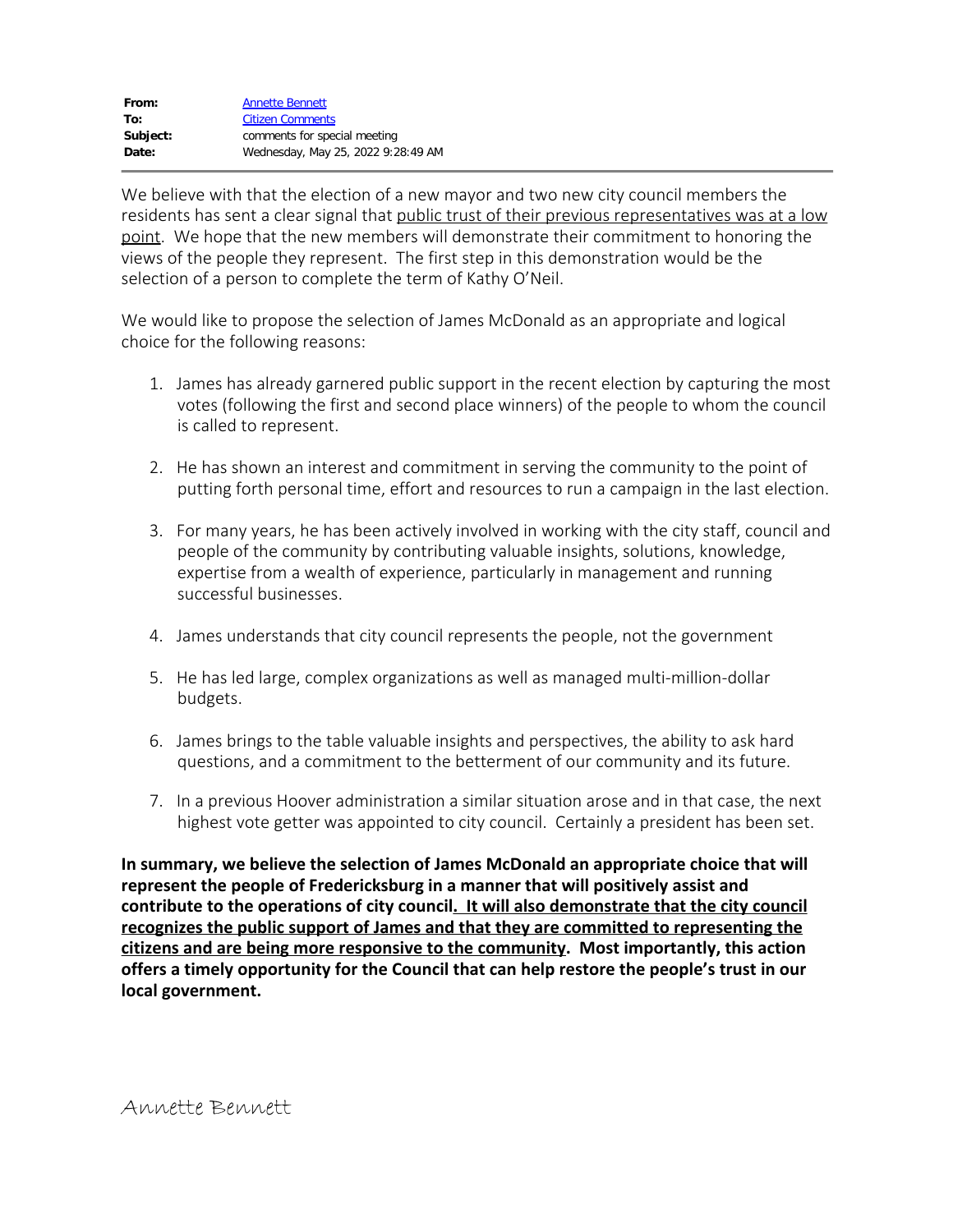713-201-1451 "Where law ends, tyranny begins. Unlimited power is apt to corrupt the minds of those who possess it."

*-William Pitt the Elder*